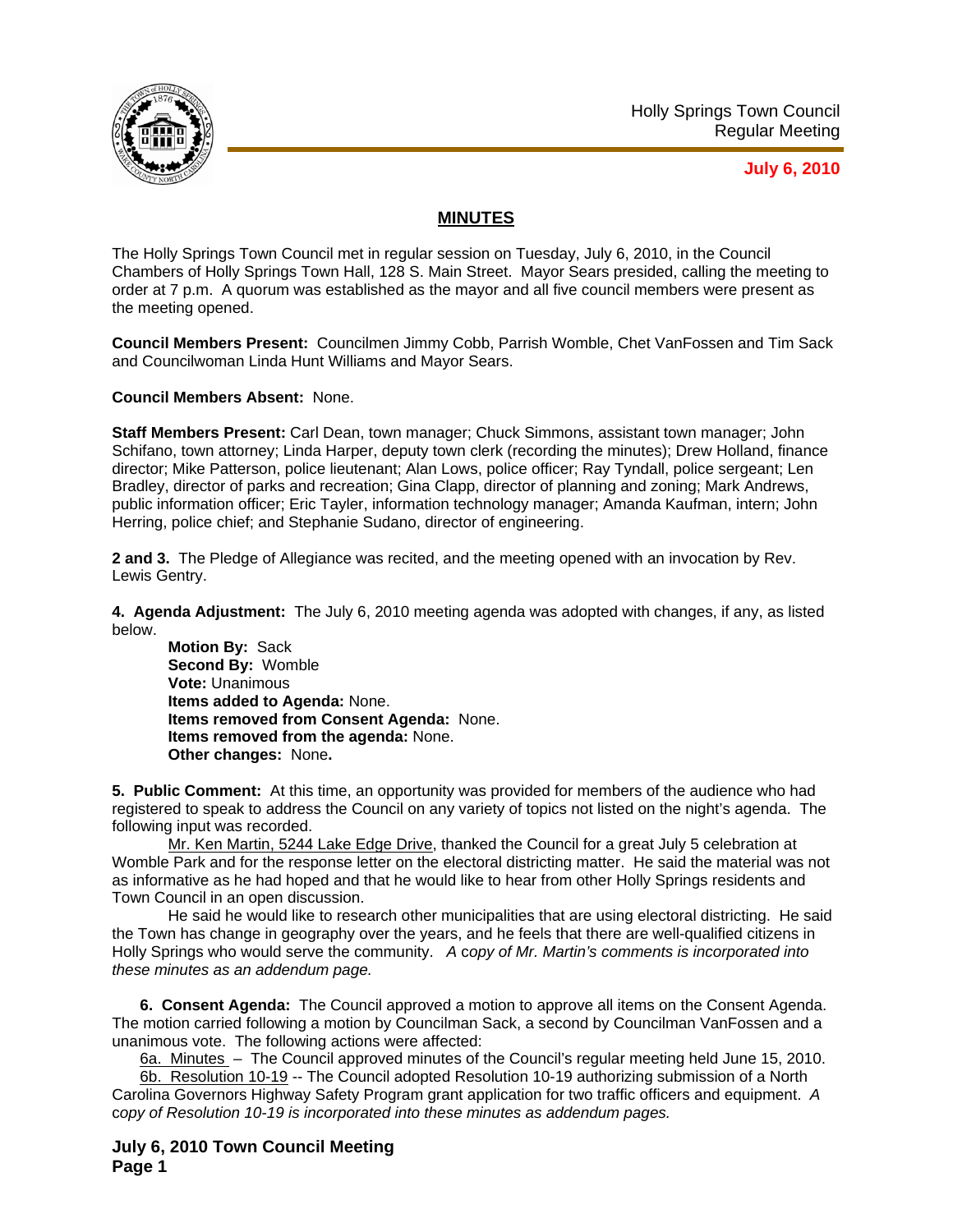6c. FY 2009-10 Audit Contract – The Council approved to enter into a contract with Christopher K. Abbot, CPA, PA in an amount not to exceed \$27,411 for auditing services of the town's FY 2009-10 financial records*.*

6d. Bond Order 2008-01.1, WWTP - The Council adopted Bond Order 2008-01.1 ordering the issuance of additional Holly Springs Water and Sewer Revenue Bonds, including \$10,000,000 in revenue bonds to pay a portion of the costs of the on-going wastewater treatment plant improvements.*A copy of Bond Order 2008-01.01 is incorporated into these minutes as addendum pages.*

**7a. Ordinance 10-09** – Mr. Schifano said that, pursuant to the town council's direction at a previous town council meeting, an amendment of Section 8-1002 of the Holly Springs Town Code has been prepared to allow alcohol consumption at Womble Park for a Town Council-approved ticketed events and under the same conditions as consumption is allowed at Bass Lake Park.

 Councilman VanFossen asked if the ordinance addressed the number of police officers required to work the event.

Chief Herring said staff normally will meet with the sponsor of an event and get a sense of expectations and an estimate of the number of participants. That, he said, would determine the number of police officers that would be needed.

Councilman Womble clarified that an ABC license would be required. He asked if citizens could bring their own alcohol to the park.

Mr. Schifano explained that the sponsor would be required to get an ABC permit, and the ordinance could be reworded to add language to reflect the number of police officers that would be required to cover an event. He said existing laws and ordinances would prohibit individuals from brining alcohol into the park.

Councilman Sack asked would the consumption of alcohol be contained in one area of the park.

Mr. Herring said the alcohol vendors would be in one designated area of the park, and that would set the boundaries of alcohol sales.

**Action:** The Council approved a motion to adopt Ordinance 10-09 to amend the Town Code to allow alcohol consumption at Womble Park for council-approved ticketed events.

**Motion: By:** Womble

**Second By:** Sack

**Amened Motion By:** Councilman Womble offered an amendment to add that the ordinance would be adopted, subject to added language that the event sponsor shall supply as many police officers as deemed necessary by the Chief of Police and that individuals are prohibited from bringing their own alcohol to the park.

## **Amended Motion Seconded By:** Sack

**Vote:** Unanimous

**7b. Arbor Creek Greenway Project** – Mr. Bradley gave a brief history of the Arbor Creek Greenway project and grants received. He said he is seeking approval for an additional \$18,000 to accompany a \$75,000 grant as well as \$14,150 previously budgeted. He said the total fund amount for this project is \$102,750.

Mr. Bradley explained that the majority of the construction would be performed by volunteers.

He said to proceed with this project, his department needs to enter into a contract with Edwards Land Development (for land clearing) for \$2,700 and with QNR Quality Construction (for installation of piers) for \$25,000.

**Action:** The Council approved a motion to authorize \$18,000 in additional funds for the Arbor Creek Greenway Project and to enter contracts with Edwards Land Development in the amount of \$2,700 for land clearing and with QNR Quality construction in the amount of \$25,000 for the installation of piers.

**Motion By:** Womble **Second By:** Sack **Vote:** Unanimous

**7c. Town's Landscaping Contract** – Mr. Bradley said that the Parks & Recreation Department recently accepted bids for landscaping maintenance. Bids were as follows: Mangum's Pro Lawn Service: \$35,000 / year; Brickman: \$76,800 / year; Greenscape: \$83,568 / year; Ideal Landscaping: \$85,400 / year; T.M. Properties: \$99,648 / year; and Rick Wolf Landscapes: \$131,000 / year.

He said since 2007, the Town has contracted the landscape maintenance of multiple street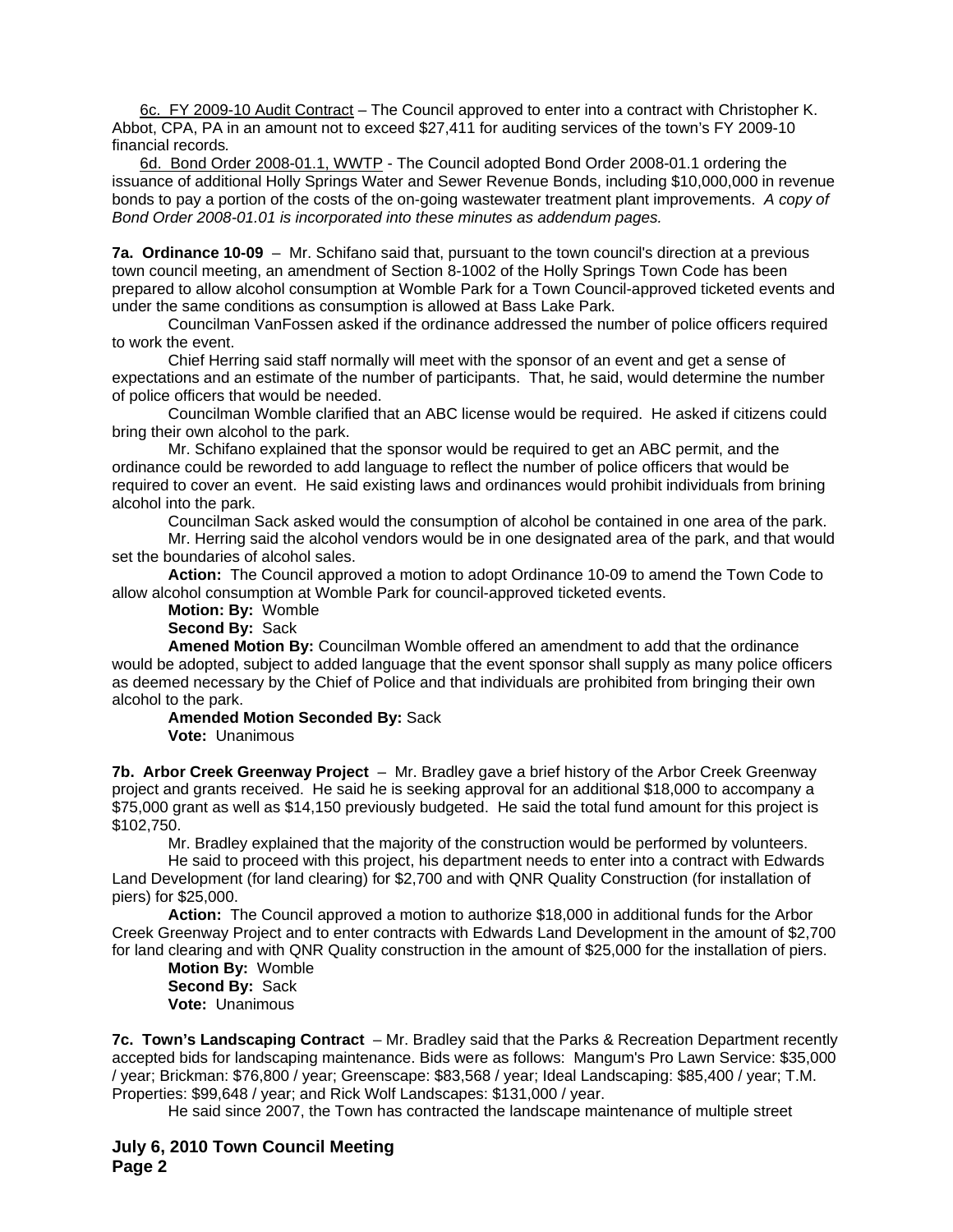intersections, Town Hall, Center Street landscape and Ballentine Street landscapes with Brickman.

He said that this year, the additions of the Main Street improvements and Green Oaks Parkway landscapes have been added to the list of areas to be contracted with the current contract ending June 30.

When bids were received, the low bidder was Mangum's Pro Lawn Service. Upon checking references provided, however, staff believes the low bidder to be a grass mowing service, but does not maintain the necessary credentials for maintaining plants, trees and irrigation systems.

The current work areas consist of 25% grass and 75% plant materials requiring an expertise in this field of maintenance. For these reasons, it is recommended that Brickman, the second lowest bidder, be selected to complete the year contract.

Mr. Bradley said that the current Brickman bid is approximately \$35,000 greater than the latest sum of the previous contract.

Council Members were in consensus that Brickman has done a good job for the last three years.

**Action:** The Council approved a motion to award the bid for the Town's landscaping maintenance of certain rights of way and real properties to Brickman, the second lowest bidder, at a cost

of \$76,800. **Motion By:** Sack

**Second By:** Cobb **Vote:** Unanimous

**7d. Town of Apex Annexation Request** – Mr. Dean said the Town has received a request from Town of Apex Town Manager Bruce Radford to allow Apex to provide water to and annex a parcel on Old U.S. 1. The property has contaminated water, and Apex has a water line in front of the property. If the Town of Apex assists this property owner by providing water to the site, its policies require that the Town of Apex annex the property.

He said the Holly Springs town limits are approximately 584 feet closer to this property than the Apex town limits; therefore, the Town of Apex is requesting the Holly Springs Town Council's permission to annex the property.

He said Council will note that it is not likely that the Town of Holly Springs would move into the area around the property, especially since the Town of Apex provides utilities along Old U.S. 1.

 Mr. Dean said with past experiences in boundary disputes, this would provide an opportunity for Holly Springs to demonstrate its willingness to work cooperatively with Apex, and Mr. Dean would recommend approval of the request.

**Action:** The Council approved a motion to allow the Town of Apex to annex and provide water to a parcel located on Old U.S. 1.

**Motion By:** Womble **Second By:** Sack **Vote:** Unanimous

**7e. Western Wake WWTP Partnership -** Ms. Sudano gave a brief history and the status of the Western Wake WWTP project. Ms. Sudano explained that this request is to consider a proposal is for the Western Wake Partners Regional partnerships' engineering firm to develop an opinion of the costs associated with Holly Springs possible future withdrawal from the regional project. She said the cost analysis for the Town will be \$15,720, which would come from the sewer reserves account.

Ms. Sudano said this proposal would provide more information and costs to the Town, if the town so chooses to withdraw from the partnership and go another route.

**Action:** The Council approved a motion to conduct a cost analysis of how much it would cost the Town of Holly Springs if it were to extract itself from the Western Wake Partners project.

**Motion By:** Womble **Second By:** Cobb **Vote:** Unanimous

**8. Other Business:** Councilman Womble asked if the Fuquay-Varina Food Pantry covers the Holly Springs area. Councilwoman Williams said that 60% of the patrons were from Holly Springs.

Councilman Cobb reported that the Holly Springs Food Cupboard is having food drives at the Farmer's Market and were passing out food at the July 5 festival. He said the group is currently looking for a location for the food pantry.

**July 6, 2010 Town Council Meeting Page 3**